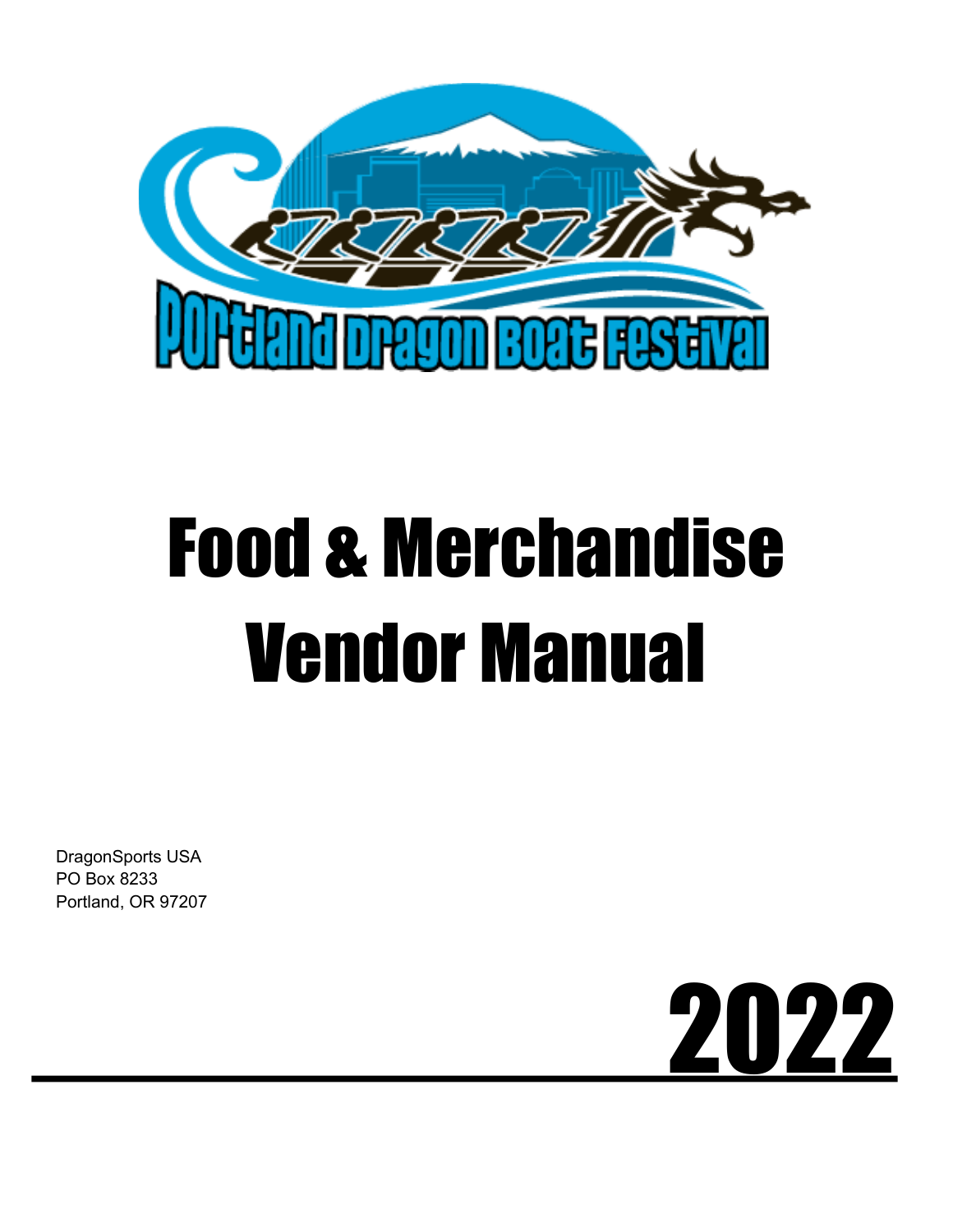

# 2022 Portland Dragon Boat Festival **Food & Merchandise Vendor Manual Contents**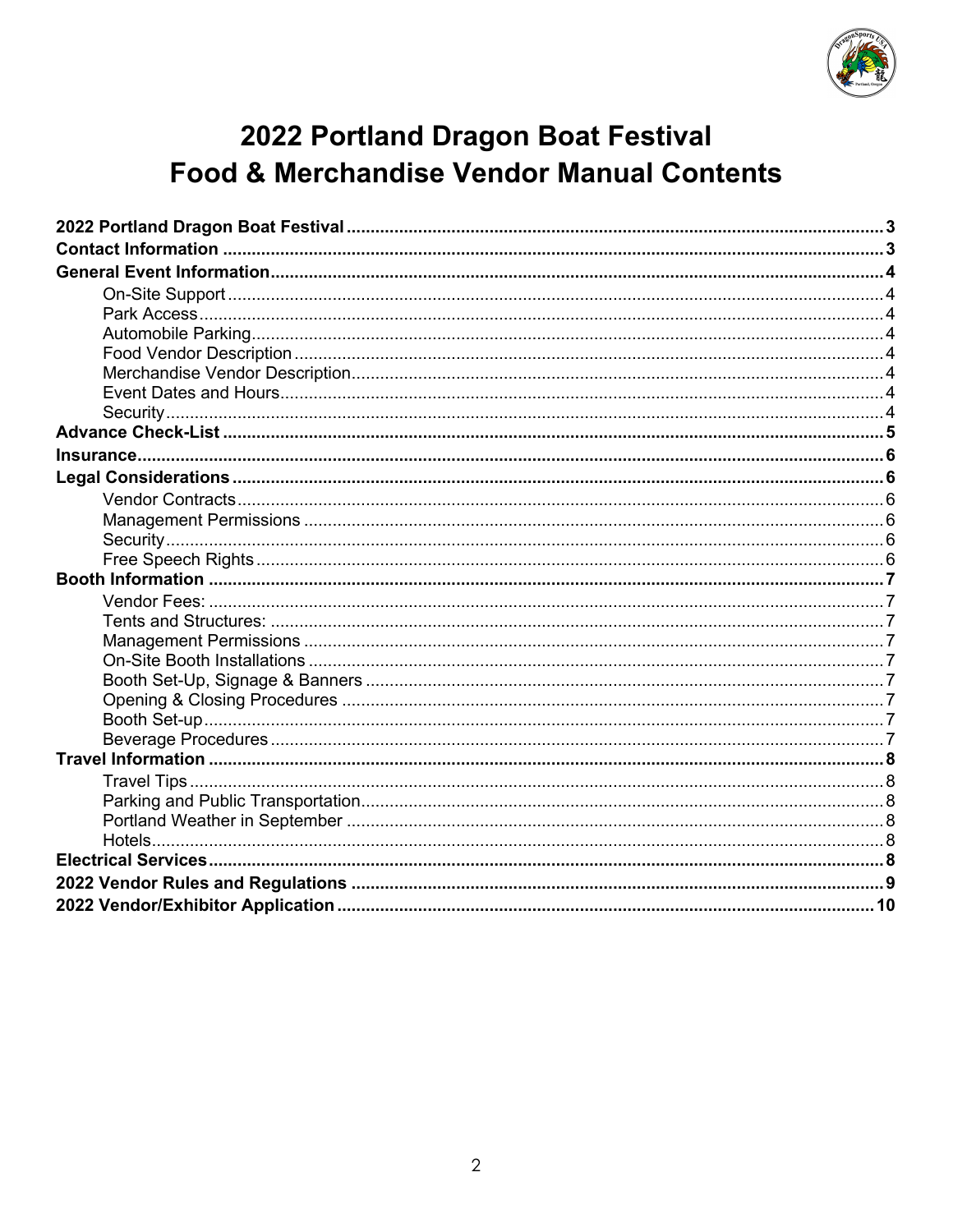

### **Welcome to the 2022 Portland Dragon Boat Festival**

The Portland Dragon Boat Festival is an action-packed two-day event with up to 72 teams and over 1,400 paddlers participating. The race is scheduled for September 10th and 11th and is set at the Tom McCall Waterfront Park in the heart of Portland, Oregon.

Participants travel from California, Washington, British Columbia, and beyond to compete in 500 and 2000 meter races on the Willamette River. The venue features a food and merchandise vendor area, tents for race participants, a large spectator area, and the best Beer Garden of any west coast US race.

The goals for the 2022 Portland Dragon Boat Festival are:

- To be the region's premier dragon boat race;
- § To welcome a broad cross section of family demographics from the Portland metro area;
- § To present a safe, welcoming, enjoyable, and entertaining environment; and
- § To enhance a positive awareness of dragon boat paddling in Portland and to promote new members.

**IMPORTANT NOTICE:** It is each Vendor's responsibility to become familiar with the following information, conditions, and regulations. All vendors are *strongly* encouraged to thoroughly read this manual, as there is important information including event changes, new policies, and procedures.

All policies, procedures, and other information set forth in this manual are subject to change at the discretion of DragonSports USA, based in good faith, as long as any such changes do not materially change the terms and conditions of your contract.

# **Contact Information**

## **Sid Smith / Eric Ledecky**

festival@dragonsports.org

#### **Mail completed forms to:**

DragonSports USA PO Box 8233 Portland, OR 97207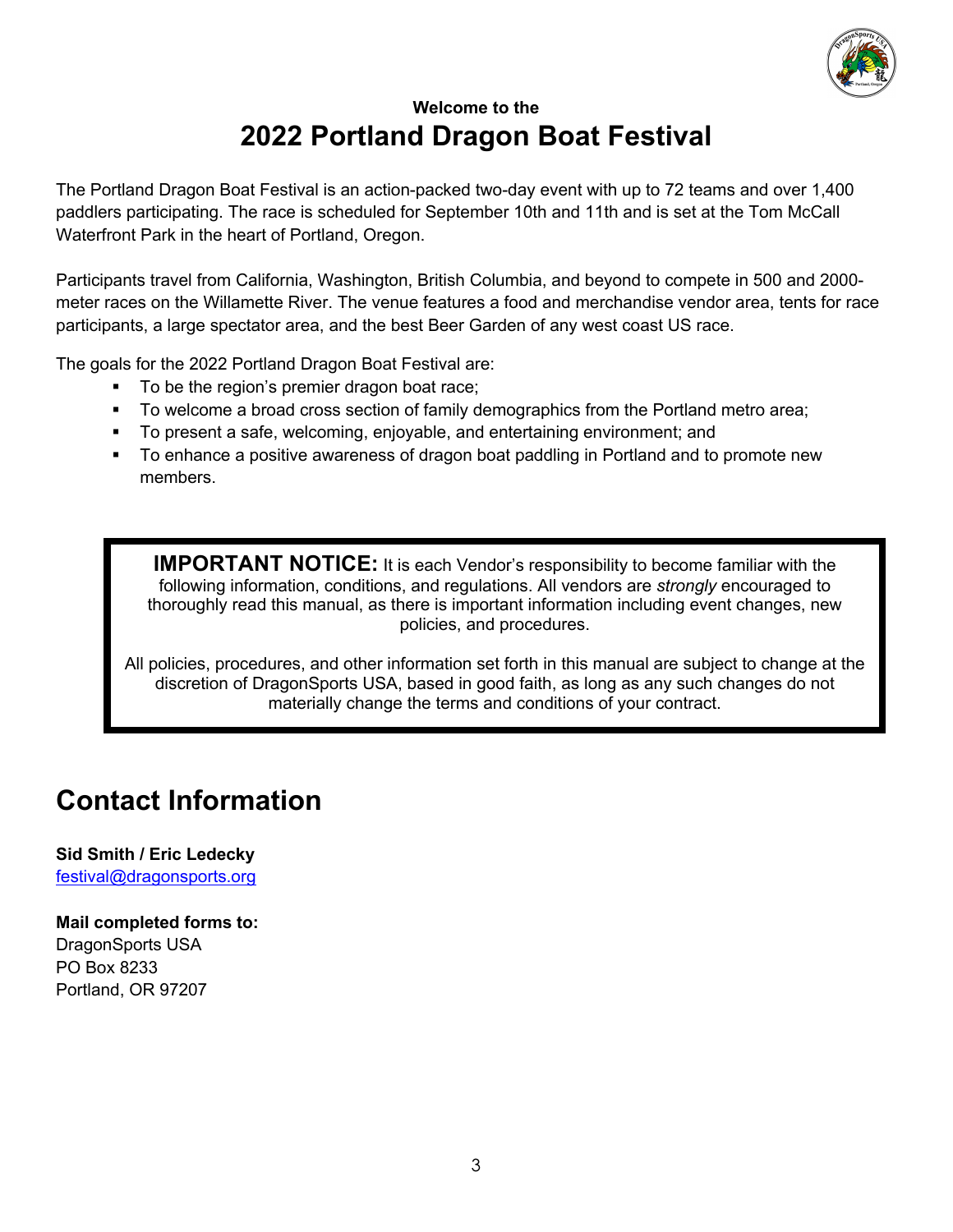

## **General Event Information**

#### **On-Site Support**

The 2022 Portland Dragon Boat Festival Command Center is located in a large tent on the south side of the Waterfront Park bowl. A staff person at the Command Center will help you if you require assistance.

#### **Park Access**

Vehicles are not allowed in the park without approval. During selected set-up and re-stocking periods, temporary parking will be available underneath the Hawthorne Bridge.

#### **Automobile Parking**

Each Vendor will receive one (1) parking pass that will allow this one automobile to park, at no cost, underneath the Hawthorne Bridge in the upper parking area (near the water). All other vehicles must park elsewhere. Note: the parking lot in the lower area (closest to Naito Parkway) is a paid lot and you must purchase a ticket to park in this area. Parking passes are not valid in the lower parking lot. Automobiles without paid parking in the lower parking area are subject to ticketing and/or towing.

#### **Food Vendor Description**

A Food Vendor is a person or business that has been pre-approved by the Vendor Committee and contracted to sell food items and beverages (such as sandwiches, bowls, entrees, coffee, soft drinks, desserts, and snacks).

#### **Merchandise Vendor Description**

A Merchandise Vendor is a person or business that has been pre-approved by the Vendor Committee and contracted to sell merchandise items (such as gifts, paddling gear, jewelry, crafts, photographs, or other items approved by the Committee). Merchandise vendors may not sell items with the Portland Dragon Boat Festival logo, including apparel, without a license from DragonSports USA.

#### **Event Dates and Hours**

|                                | <b>Listed Public Hours</b> | <b>Suggested Vendor Hours</b>       |
|--------------------------------|----------------------------|-------------------------------------|
| Saturday, September 10th, 2022 | $8:00$ am $-8:00$ pm       | $8:00$ am $-4:00$ pm                |
| Sunday, September 11th, 2022   | $8:00$ am $-8:00$ pm       | $8:00 \text{ am} - 4:00 \text{ pm}$ |

#### **Security**

The Portland Dragon Boat Festival enjoys a reputation as a safe, incident-free, and enjoyable environment. However, Food and Merchandise Vendors should be aware that security is always an important concern. Please use every precaution to protect your merchandise, cash, and other valuables from potential loss and damage. It is the Vendor's responsibility to provide insurance to protect against any such loss.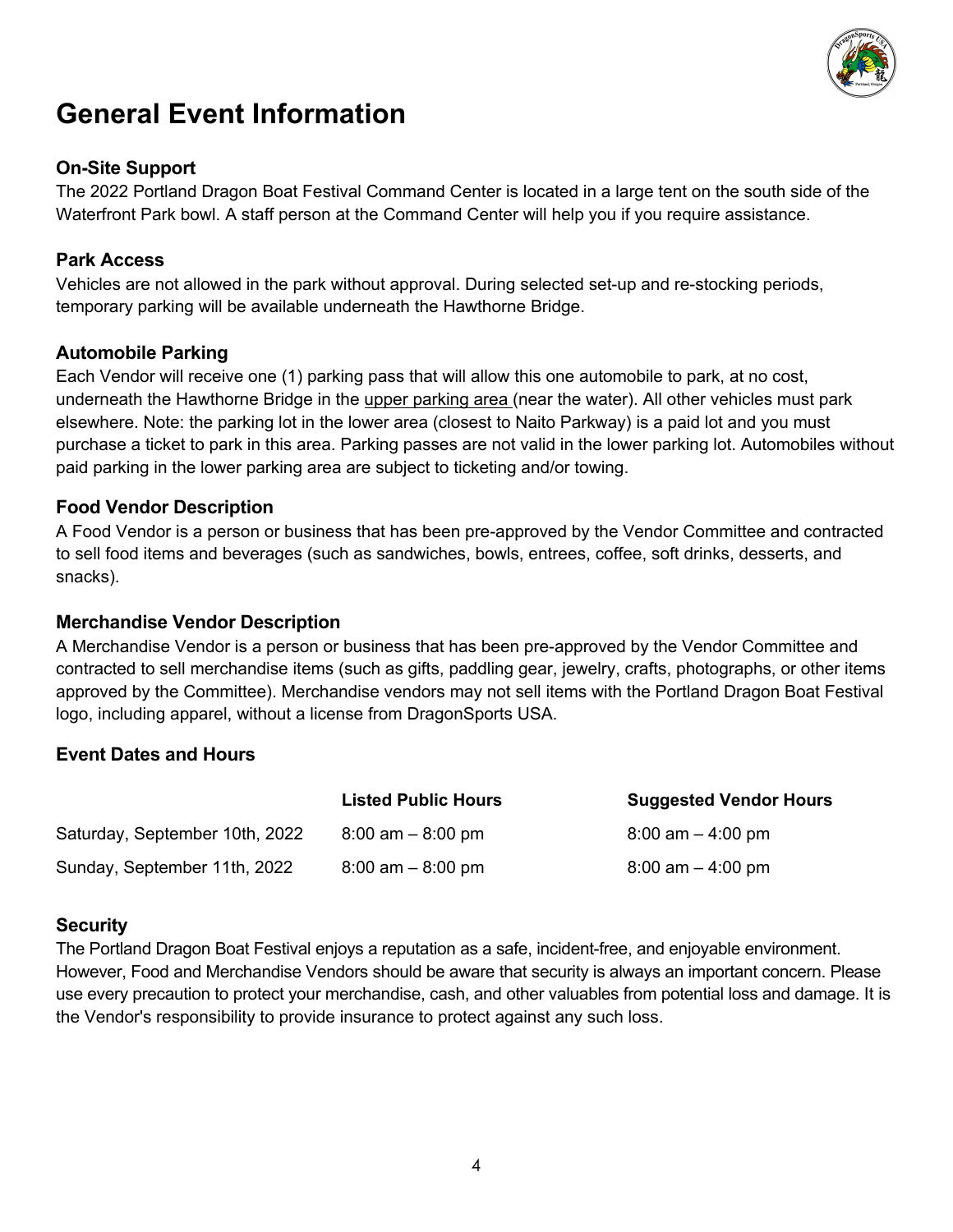

## **Advance Checklist**

Each Vendor should coordinate these details in advance. Failure to complete this checklist may jeopardize your participation in this year's event.

#### q **Menu List and Prices**

Submit a complete list of menu items with prices to the Vendor Committee with your application.

#### q **Contract**

Signed Vendor contracts are due by August 15th, 2022. Your space confirmed only after the contract is fully executed, returned to our office, and fees paid.

#### q **Insurance**

Certificate of Insurance is due by August 15th, 2022. Complete information is listed on the following page.

#### q **Fire Prevention Bureau Permit**

Fire Permits are required for all vendors using propane gas equipment. Permits may be acquired in person at 1300 SE Gideon Street, Portland, OR 97202. Permit forms are available online at https://www.portlandoregon.gov/fire/58368.

#### q **Multnomah County Environmental Health Permit**

All Food Vendors selling food items **must** acquire a Temporary Restaurant License.

Food Vendors must read and be familiar with the Oregon Health Division Temporary Restaurant Guidelines, Temporary Food Service Establishment Rules, and Food Handlers Certificate information.

The Multnomah County Environmental Health Licensing unit is located at 847 NE 19th Avenue. Information can be found online at https://multco.us/services/temporary-food-events or email mfoodsafety@multco.us.

#### q **Electrical**

Electricity is available at an additional cost. Hollywood Lights, the official electrical contractor at Waterfront Park, must make all electrical connections. Please indicate on your application if you need electricity for your booth or cart.

Hollywood Lights will be on site to assist you with your needs on Friday, but advance ordering is recommended. Should you have any questions regarding electrical usage, please contact Hollywood Lights at (503) 232-9001.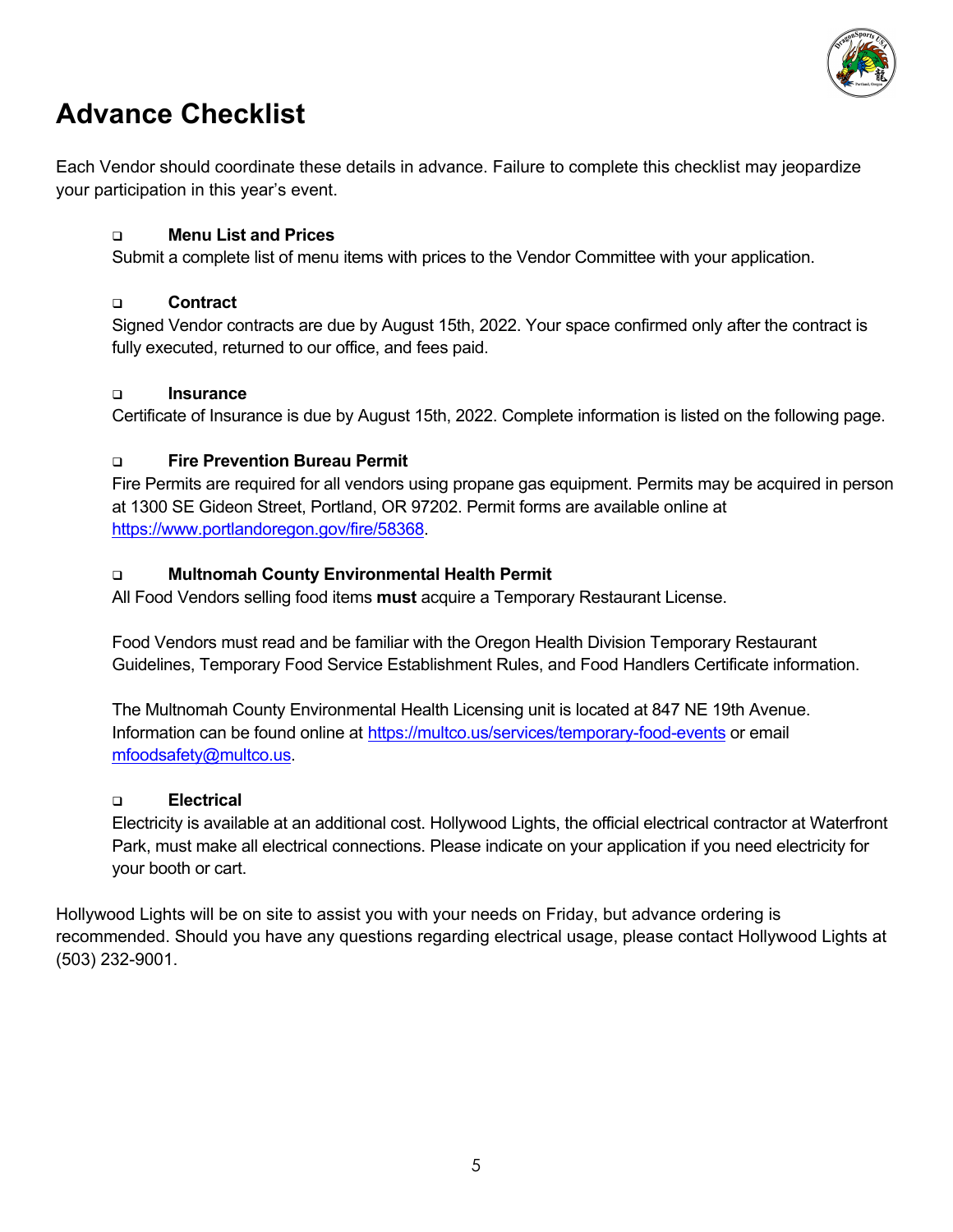

## **Insurance**

**By August 15th, 2022**, each Vendor must make sure that their insurance carrier has provided a Certificate of Insurance to DragonSports USA that includes the additional insured statement below.

*The City of Portland, DragonSports USA, its officers, directors, volunteers, and agents and any other persons or entity, including government units designated by the organization are additionally insured.* 

#### **The following coverage limits are required on a General Liability (Occurrence Basis) Policy:**

| Each Occurrence                 | \$1,000,000 | Personal & Adv Injury      | \$1,000,000 |
|---------------------------------|-------------|----------------------------|-------------|
| Damage to Rented Premises (Occ) | \$100,000   | General Aggregate          | \$1,000,000 |
| Med Exp (Any One Person)        | \$5,000     | Products Comp Op Aggregate | \$1,000,000 |

DragonSports USA, its officers, directors, volunteers, or agents are not liable to any Vendor or any other person for any damage or loss whatsoever, arising from any cause or the failure of the Vendor to obtain such insurance or failure of such insurance to cover any loss.

## **Legal Considerations**

#### **Vendor Contracts**

- **•** All contract terms and conditions must be strictly adhered to throughout the event.
- All financial and insurance arrangements must be completed prior to arrival and/or as otherwise stated in your contract.
- Failure to follow event policies and procedures may result in either temporary or permanent booth closure and/or removal from the event without refund.
- § Every event participant must follow all safety and security guidelines set by DragonSports USA, Portland Police, and the City of Portland.

#### **Management Permissions**

Event management reserves the right to change the location of allocated space, alter the site plan, entrances and exits and to make other alterations, if circumstances require. In addition, event management reserves the right to change the event's operational hours for weather, security, safety, and other circumstances as deemed appropriate. Event management will communicate any changes in a timely manner to those who are affected.

#### **Security**

An experienced and qualified security company provides after hours roving security services. Nevertheless, Vendors are solely responsible for equipment and products. We recommend removal of valuables each night. If you have a potential security concern, it is your responsibility to inform both the on-site security service and event management in advance and/or at your first opportunity.

#### **Free Speech Rights**

DragonSports USA respects free speech rights but does not endorse the messages of all individuals/groups present at the 2022 Portland Dragon Boat Festival.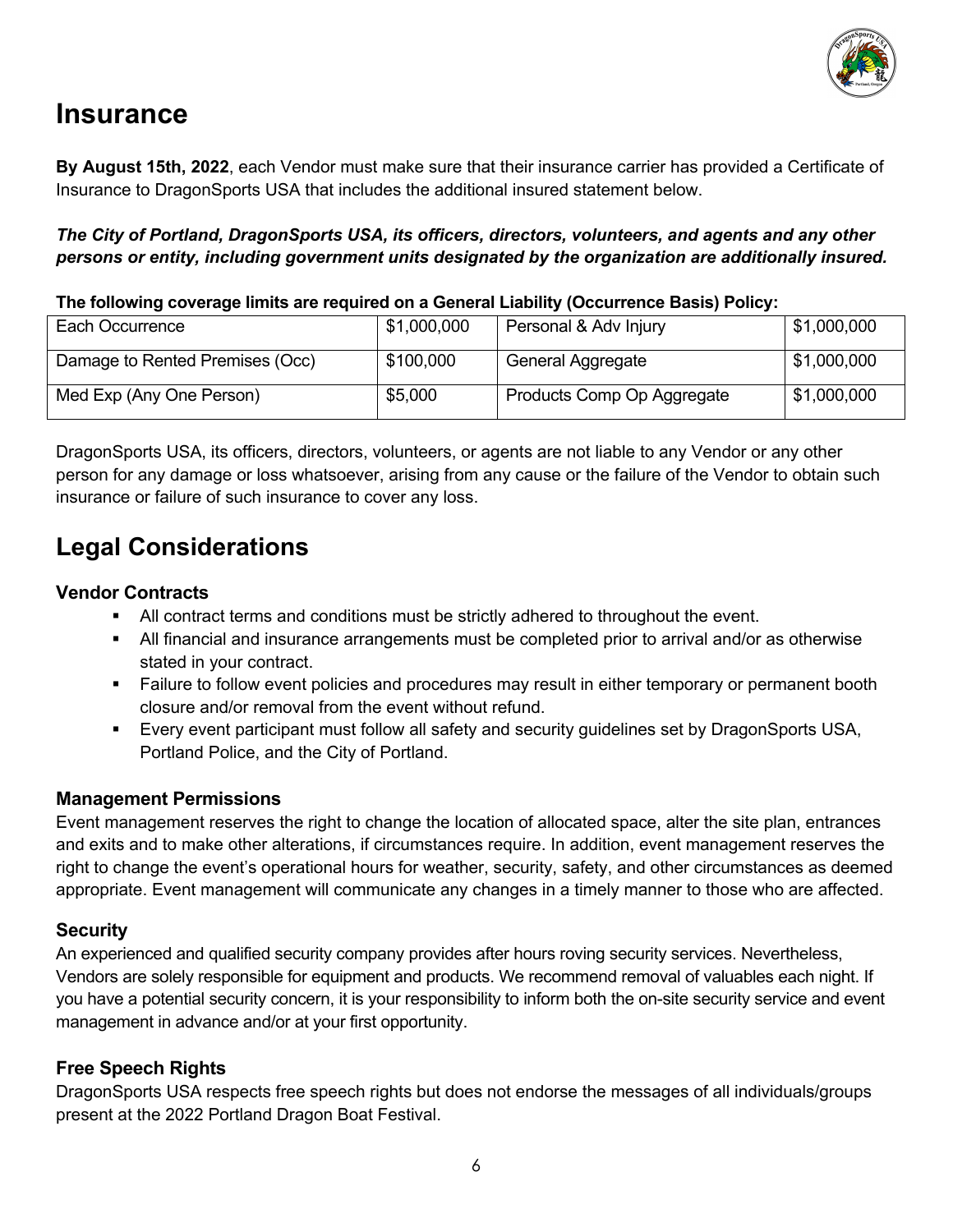

## **Booth Information**

#### **Vendor Fees:**

The fee to participate as a vendor is \$350.

#### **Tents and Structures:**

Tents, sidewalls, flooring, and other amenities are available for additional fees. Please contact the Vendor Committee for information on products and costs.

#### **Management Permissions**

The management of 2022 Portland Dragon Boat Festival reserves the right to change the location of allocated space or otherwise alter the shape of space allotted, if critical circumstances call for it. Event management also reserves the right to rearrange the layout of unoccupied areas, alter entrances and exits to and from the site, and to undertake other structural alterations.

#### **On-Site Booth Installations**

Displays such as menus, pictures, awards, shelves, and counters must be self-supporting. Nails, screws, and staples may cause damage to any rented tent or sidewall and are prohibited. Vendor will be billed for any damage you cause to rented items.

#### **Booth Set-Up, Signage & Banners**

Please design your booth with maximum visual impact, functionality, safety, and security in mind. Welldesigned banners, menus, and pictures will help catch visitors' attention and make your booth stand out, increasing your success both at our and other events. Display cases, counters, skirted tables, etc. all help add to the visual appeal of your booth. DragonSports USA strongly encourages all Vendors to put an increased effort into the visual appeal of your booth.

Specialty Graphic Solutions is our recommended vendor for signs and banners. They can assist with all your sign and graphic needs. Contact Kelly Campbell at (360) 635-5556 or visit www.sgsgraphic.com.

#### **Opening & Closing Procedures**

Unless notified, Vendors should be prepared to open for business by 8:00 am. Many Vendors report good sales early each day. Vendors may close when they wish. However, it is recommended that the vendors remain open until the last race is completed each day and no earlier than 4:00 p.m.

#### **Booth Set-up**

Vendors will be allowed to begin setting their booths as early as 6:00 am Saturday, September 10th, 2022. In addition, booth set-up will be allowed on Friday afternoon if desired. Please let the Vendor Committee know if you wish to set-up on Friday.

#### **Beverage Procedures**

Soda, soft drink, coffee, and non-alcoholic beverage products are allowed in the vendor area. Alcoholic beverages may not be served in the vendor area.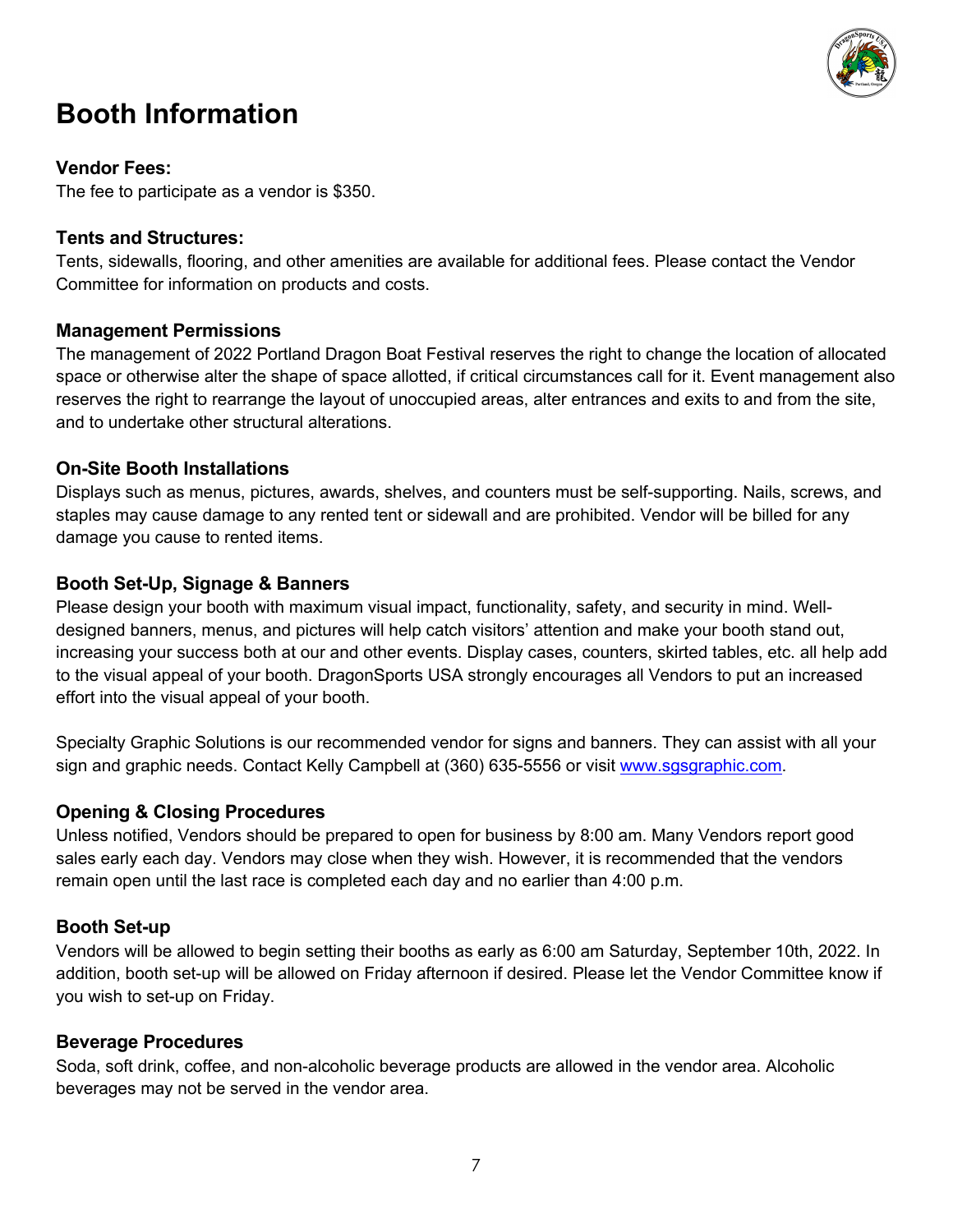

## **Travel Information**

#### **Travel Tips**

When driving in downtown Portland, it is helpful to remember that streets are often one way. Streets running parallel to Waterfront Park are numbered according to the number of blocks they are away from the Willamette River (1st Ave. is one block from the river; 10th Ave. is 10 blocks from the river).

#### **Parking and Public Transportation**

Each vendor will receive one pass allowing them to park one vehicle underneath the Hawthorne Bridge in the upper parking area, (near the river).

Parking near Waterfront Park is limited. Please make your own arrangements for parking all vehicles, storage units, and RVs. Most parking lots located in downtown Portland are owned by either the City of Portland and managed by Smart Park or City Center Parking.

Portland offers several public transportation options. Portland's light rail system runs within a few blocks of Waterfront Park and bus stops are conveniently located nearby as well. For more information on routes, stations, and Park and Ride locations please visit www.trimet.org or call (503) 238-RIDE.

#### **Portland Weather in September**

The weather in Portland during the month of September is usually mild with typical temperatures ranging from 60–80 degrees. However, the climate in Portland can be unpredictable and can change quickly. Please come prepared for all types of weather, including rain.

#### **Hotels**

Portland offers many hotels in a variety of price ranges. Please contact Travel Portland at www.travelportland.com for more information on where to stay. Please note the hotels listed are preferred members of the 2022 Portland Dragon Boat Festival.

#### **2022 Portland Dragon Boat Festival Hotel List**

|                                                   | Phone              | Website          |
|---------------------------------------------------|--------------------|------------------|
| <b>Residence Inn Portland Downtown/RiverPlace</b> | $(503) 522 - 9500$ | www.marriott.com |
| <b>Portland Marriott Downtown Waterfront</b>      | (503) 226-7600     | www.marriott.com |

## **Electrical Services**

| $120$ volt                   | \$150.00 |
|------------------------------|----------|
| 208 volt & higher   \$300.00 |          |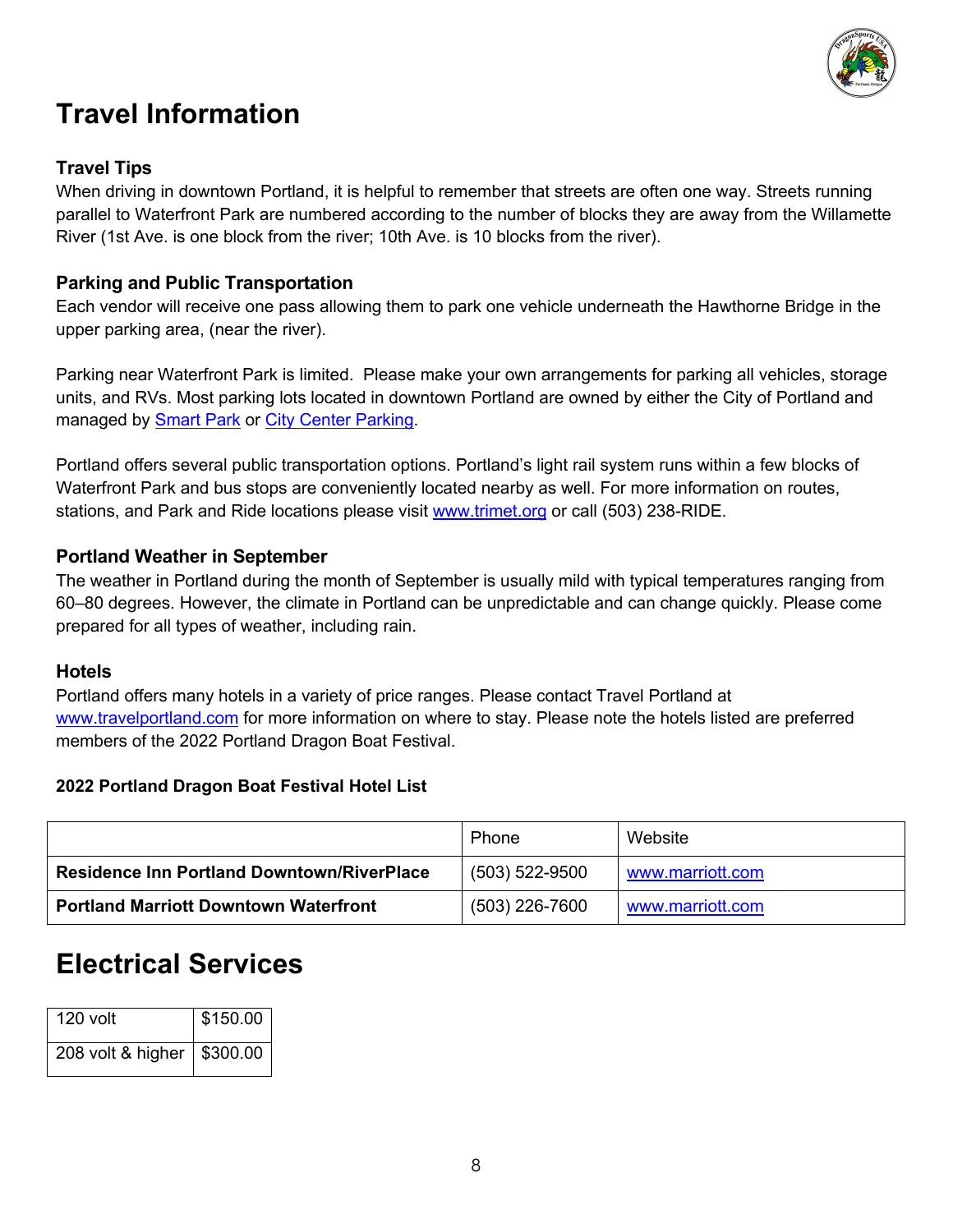

## **2022 Vendor Rules and Regulations**

DragonSports USA strives to maintain a welcoming, safe, and respectful family environment where event participants conduct themselves in a professional manner. We appreciate your patience, cooperation, and workability.

Vendors must abide by the following rules and regulations set forth by DragonSports USA:

- 1. All Vendors must complete an **Application Form**.
- 2. Vendor applicants must note all special requirements and considerations for space assignment on their applications.
- 3. Event management reserves the right to select Vendors based on proposed items (food, merchandise, and exhibition items) to be sold or distributed, space and utility needs, and past experience.
- 4. Vendors will be selected on a first-come, first-served basis until all available space is filled based on the date the Application is received and approved by the Vendor Committee.
- 5. All booth and service fees must be paid as per contract before being allowed to set up..
- 6. Only approved Vendors will be allowed to sell and/or distribute food, merchandise, and exhibition items at the Festival.
- 7. All booths are recommended to be open, staffed, and operational during racing hours (generally 8:00 am to 4:00 pm).
- 8. No soliciting, selling, and/or roving allowed outside of your booth. Aisles cannot be blocked in any manner.
- 9. Signs/product may not extend outward and/or upward from your designated booth space except as designated by prior approval by the Vendor Committee.
- 10. Vendors are not allowed to place any items on the cement walkways.
- 11. Per Portland City regulations, surfaces on the lawn may not be covered with tarps or other groundcover.
- 12. No digging or trenching on the park property.
- 13. No alcoholic beverages are to be served outside of the Beer Garden.
- 14. No Styrofoam containers are allowed on the premises.
- 15. Free sampling of food and non-alcoholic beverage products is acceptable.
- 16. Food Vendors are required to use propane for all gas cooking/heating equipment.
- 17. Smoke and heat from any cooking source must be a safe distance from people, other structures, and park trees.
- 18. Hot coals and/or grease may NOT be placed in dumpsters.
- 19. All waste, oil, soaps, or other pollutants must be dumped in the designated areas. Oil, grease, and other spills on park soil may result in fines.
- 20. No illegal drugs or drug paraphernalia may be present on property. Vendors may not sell tobacco or tobacco paraphernalia. Smoking is not allowed in the Park.
- 21. No animals will be allowed in the vendor area. Exceptions may be made for licensed service animals only.
- 22. No motorcycles, quads, and/or carts, except those used by event management, are allowed in the Park.
- 23. Sound devices including but not limited to speakers, musical instruments, and radios are subject to approval by the event management. If allowed, sound devices must be controlled so as not to interfere with others. The privilege for use of such sound devices may be revoked at any time.
- 24. Please keep the front and back area of your booth clean at all times.
- 25. Vendors must leave the area clean, free of trash and debris. All trash and recyclable objects are to be removed to the appropriate bins located underneath the Hawthorne Bridge.
- 26. All cardboard boxes must be flattened before being placed in designated dumpsters.
- 27. In the sole discretion of the event management, educational and informational exhibits and demonstrations that do not involve the sale of food or merchandise may be exempt from exhibitor fees.

Event management reserves the right to refuse space or remove any Vendor that it deems unsuitable by violating community standards of decency or otherwise infringing upon the rights of our patrons, exhibitors, other vendors, visitors, or members of the public.